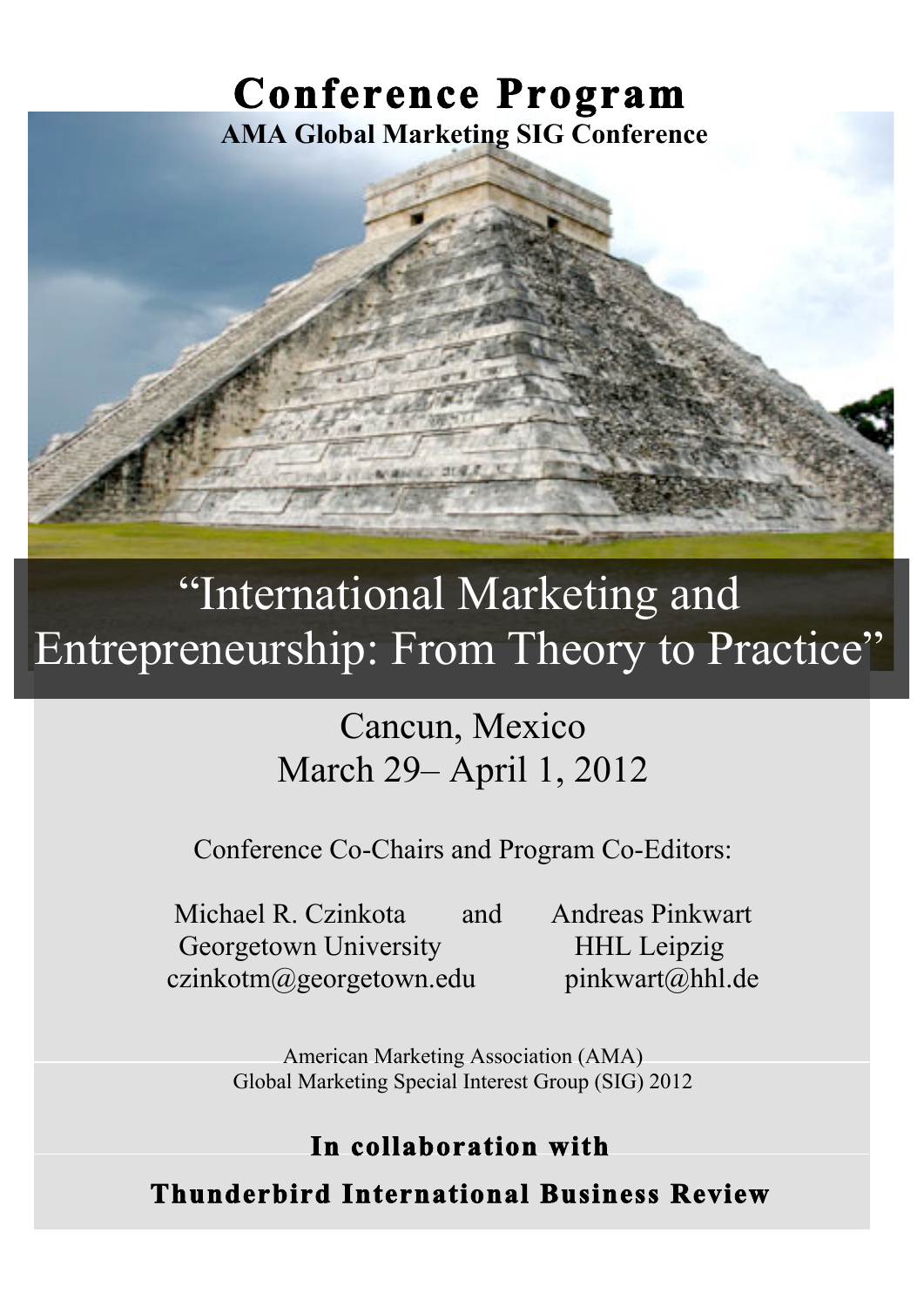### **Thursday, March 29**

### **All sessions will be held in the Ballroom – Cielo**

- 9:00-12:30 AMA Global Marketing SIG Board of Directors Business Meeting
- 12:30:13:30 AMA Global Marketing SIG Board of Directors Luncheon
- 13:30-17:00 Conference Program Committee Meeting
- 17:00-19:00 Welcome Reception Himitsu Beach

Dinner (at leisure throughout the resort)

## **Friday, March 30**

#### **All sessions will be held in the Ballroom – Cielo**

| $9:00-10:00$    | Welcome and Getting to Know You. Beginning a Dialogue.<br>Michael R. Czinkota (Georgetown University) and Andreas Pinkwart (HHL-Leipzig)                               |
|-----------------|------------------------------------------------------------------------------------------------------------------------------------------------------------------------|
| 10:00-10:15     | <b>Break</b>                                                                                                                                                           |
| $10:15 - 12:00$ | Session 1: State-of-the-Art Knowledge in Going and Growing Internationally                                                                                             |
|                 | Session Chair: Gary Knight (Florida State University)                                                                                                                  |
|                 | Does the Degree of Global Retail Involvement Affect Retail Performance?                                                                                                |
|                 | Boryana Dimitrova (Drexel University), Bert Rosenbloom (Drexel University) and Trina<br>Larsen Andras (Drexel University)                                              |
|                 | Drivers of Success for Market Entry Into China and India                                                                                                               |
|                 | Gerard Tellis (University of Southern California) and Joseph Johnson (University of Miami)                                                                             |
|                 | Determinant of the Import Success of Street Vendors and Research Agenda                                                                                                |
|                 | Nittaya Wongtada (NIDA Business School-Thailand) and Dipinder S. Randhawa (SIM<br>University-Singapore)                                                                |
|                 | The Market Orientation-Performance Relationship: The Empirical Link in Export<br><b>Ventures</b>                                                                       |
|                 | Craig Julian (Southern Cross University-Australia), Osman Mohamad (Universiti Sains<br>Malaysia), Zafar Ahmed (University of Dammam), Sefnedi (Universitas Bung Hatta) |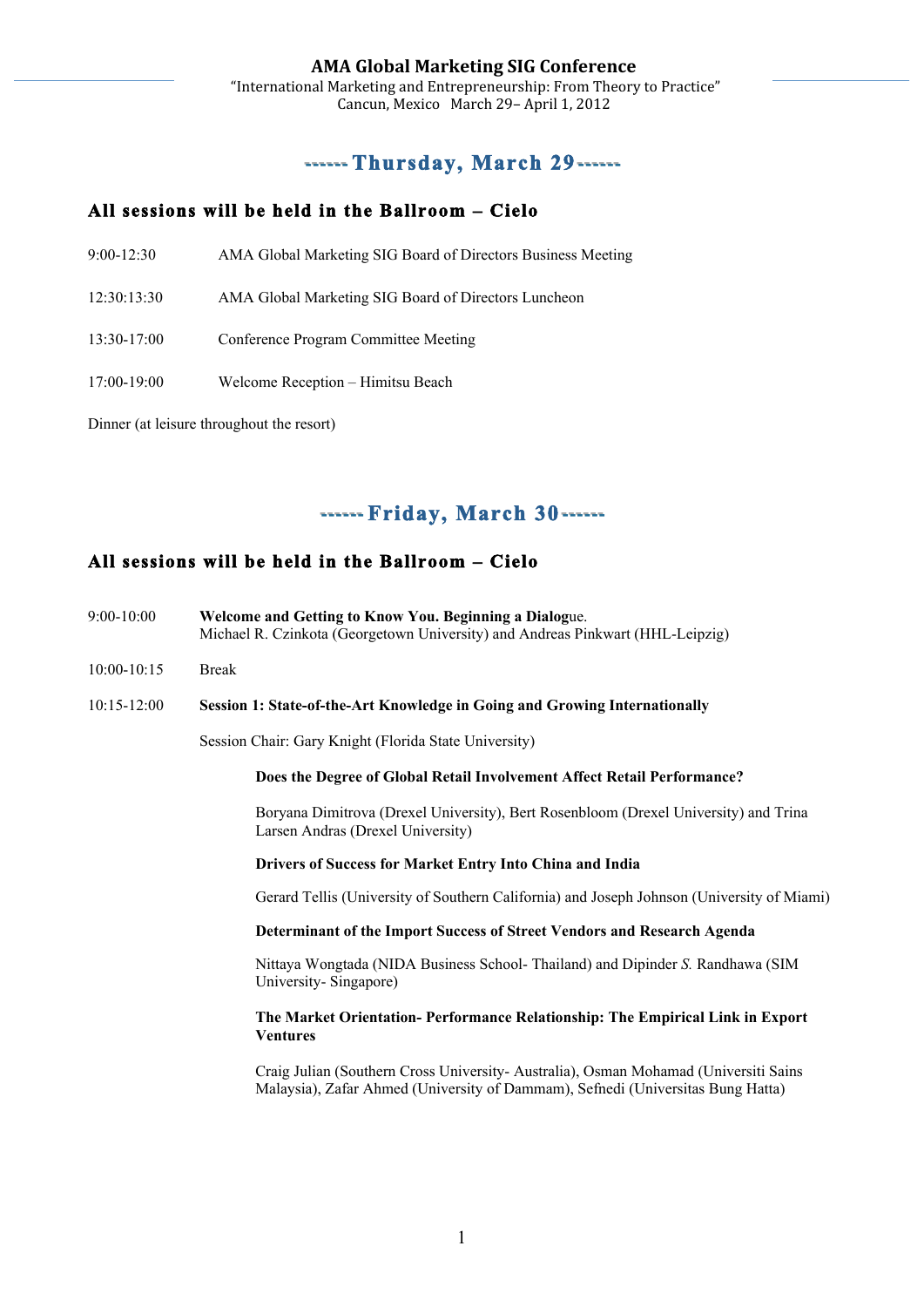**AMA
Global
Marketing
SIG
Conference**  "International
Marketing
and
Entrepreneurship:
From
Theory
to
Practice" Cancun,
Mexico

March
29–
April
1,
2012

## **Friday, March 30**

| $12:00-14:00$ | Lunch (at leisure throughout the resort)                                                                                                            |
|---------------|-----------------------------------------------------------------------------------------------------------------------------------------------------|
| 14:00-15:30   | Session 2: State-of-the-Art Knowledge in Going and Growing Internationally                                                                          |
|               | Session Chair: Dolores Sanchez Bengoa (Bengoa Consulting Ltd.)                                                                                      |
|               | Born Again Entrepreneurial Family Businesses: The Role of Outside CEOs and<br><b>Technology Sourcing, Innovation, and Firm Internationalization</b> |
|               | Poh-Lin Yeoh (Bentley University)                                                                                                                   |
|               | The Internationalization Behavior of German High-Tech Startups                                                                                      |
|               | Andreas Pinkwart (HHL-Leipzig) and Dorian Proksch (HHL-Leipzig)                                                                                     |
|               | <b>International Services Marketing- A Review of Research</b>                                                                                       |
|               | Katharina Hofer (Johannes Kepler University Linz-Austria) and Gary Knight (Florida State<br>University)                                             |
|               | Knowledge Management as Supporting Tool for International Marketing Activities                                                                      |
|               | Marc Falko Schrader (Aalen University)                                                                                                              |
| 15:30-16:00   | <b>Break</b>                                                                                                                                        |
| 16:00-18:00   | <b>Session 3: Educational Challenges in Preparing Future Global Marketing Leaders</b>                                                               |
|               | Session Chair: Nittaya Wongtada (NIDA Business School-Thailand)                                                                                     |
|               | <b>Training Cross-Cultural Competence</b>                                                                                                           |
|               | Hans Ruediger Kaufmann (University of Nicosia- Cyprus)                                                                                              |
|               | Are Theories on Internationalization of Organizations Applicable for Universities?                                                                  |
|               | Shaidatul Intan Natalia (University of Sheffield), Bradley Barnes (University of Sheffield)<br>and Daragh O'Reilly (The University of Sheffield)    |
|               | <b>Curative Marketing-Righting the Wrong</b>                                                                                                        |
|               | Michael R. Czinkota (Georgetown University)                                                                                                         |
|               | <b>Brazil at Crossroads: A New Paradigm Ahead?</b>                                                                                                  |
|               | Raul Gouvea (The University of New Mexico)                                                                                                          |
|               | Dinner (at leisure throughout the resort)                                                                                                           |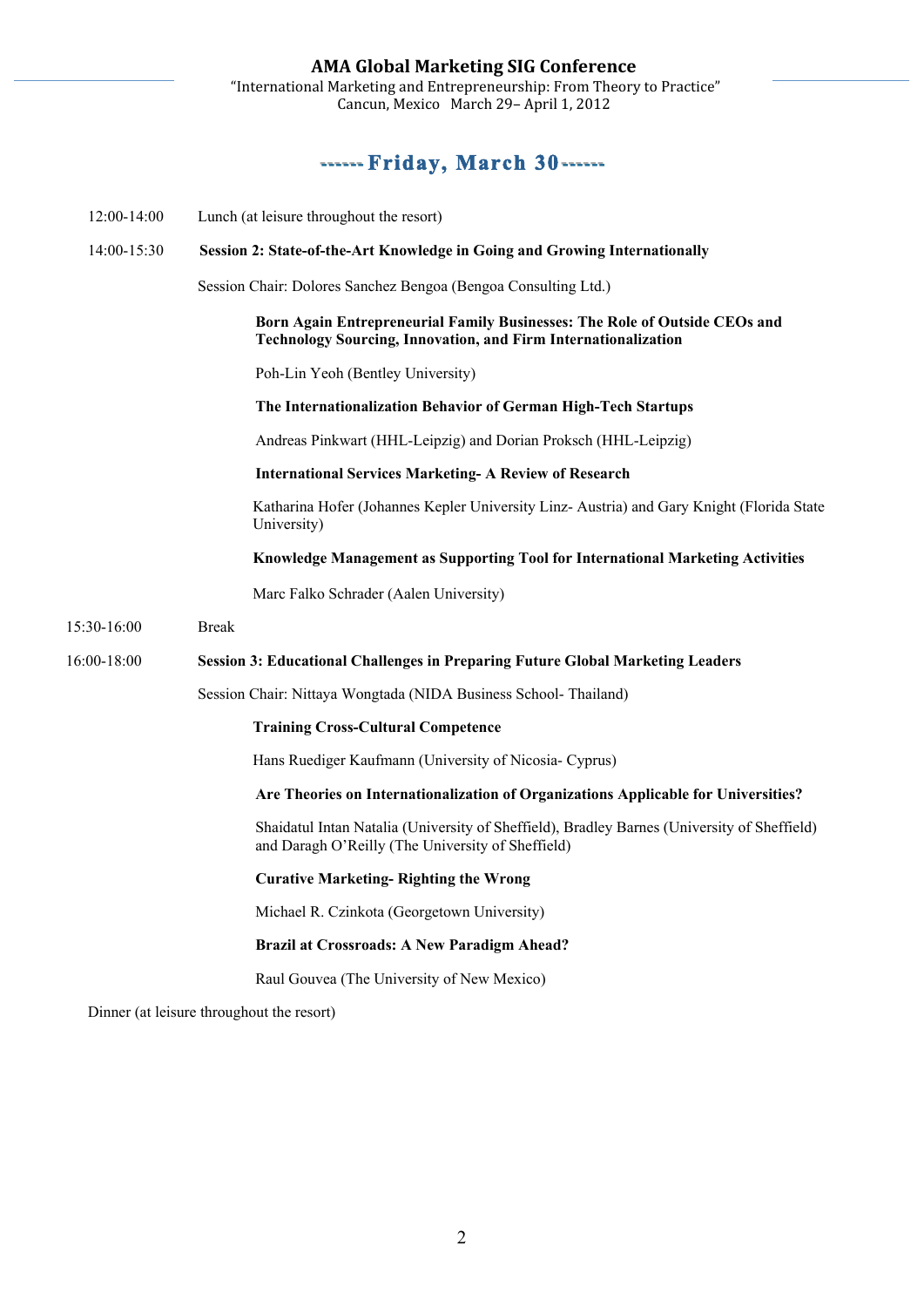### **Saturday, March 31**

#### **All sessions will be held in the Ballroom – Cielo**

9:00-10:00 **Session 4: Publishing in International Business**

Session Chairs: Mary Teagarden (Editor-in-Chief, Thunderbird International Business Review) and Daniel Custer Bello (Marketing Editor, Journal of International Business Studies and Previous Editorin-Chief, Journal of International Marketing)

10:00-10:30 Break

#### 10:30-12:30 **Session 5: Research and Knowledge Transfer Between Science and Practitioners**

Session Chair: Marc Falko Schrader (Aalen University)

**Questioning Western Knowledge Transfer Methodologies Towards a Reciprocal and Intercultural Transfer of Knowledge**

Dolores Sanchez Bengoa (Bengoa Consulting Ltd.)

#### **Catch-up, Leap-Frogging, and Globalization: Dynamics of New Product Growth Across Nations**

Gerard Tellis (University of Southern California) and Deepa Chandrasekaran (Lehigh University)

#### **Globalizing Locally – The Impact of Cultural Values on Internal Branding Strategies**

Christiana Ravens-Hobbach (HHL – Leipzig)

#### **The Effect of Structural Design on Export Strategy in the Wine Industry**

Georgios Afxentiou (University of Gloucestershire)

#### **Successful Cause-Related Marketing Index: A Synthesis, Conceptual Framework and Research Propositions**

Michael Christofi (University of Gloucestershire)

12:30-14:00 Lunch (at leisure throughout the resort)